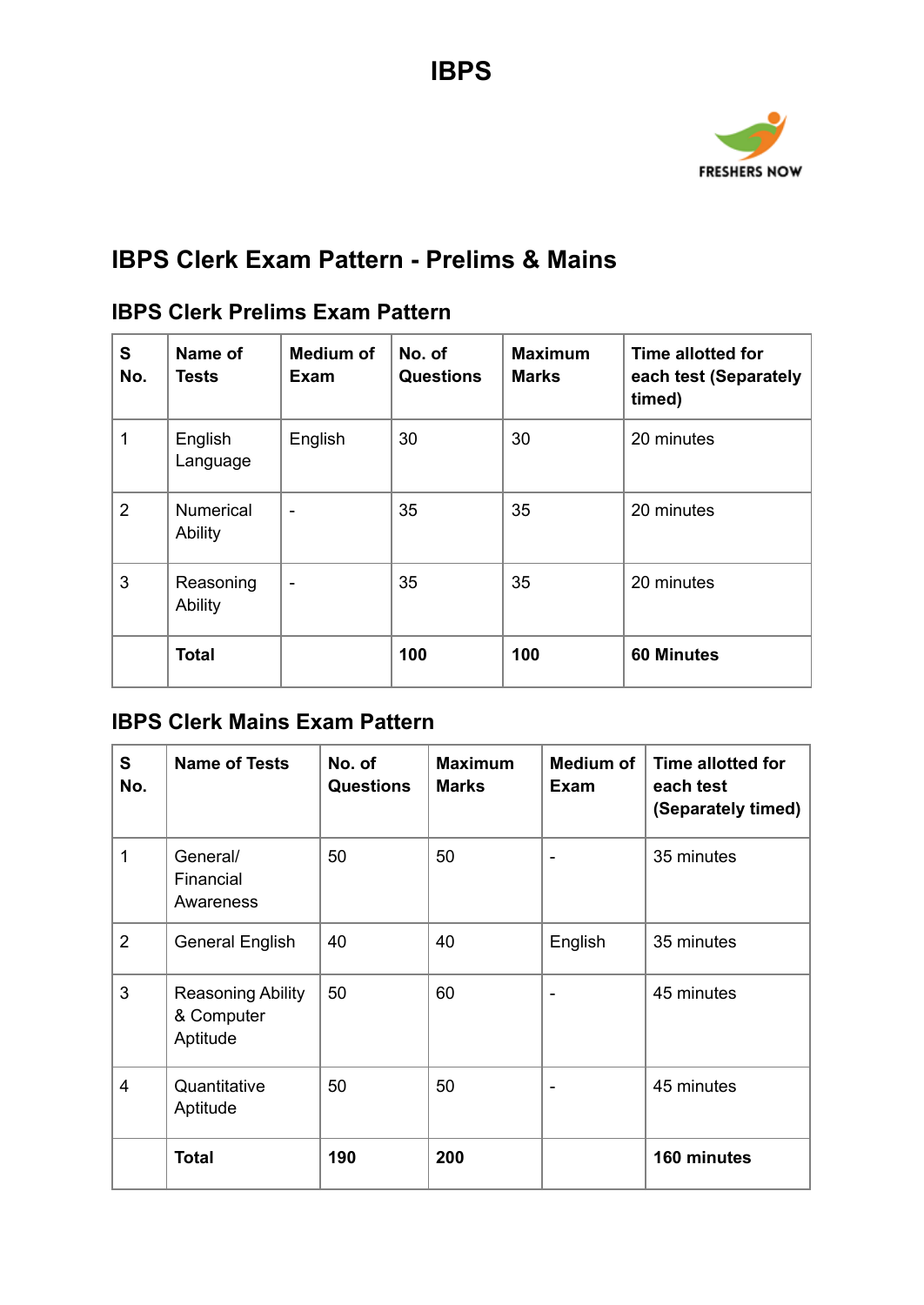# **IBPS**



# **IBPS Clerk Syllabus - Prelims & Mains**

## **IBPS Clerk Syllabus for Prelims Exam**

### **IBPS Clerk English Topics for Prelims Exam**

- Spotting errors
- One word substitution
- Phrase Substitution
- Jumbled up sentences
- Double blanks in a sentence
- Commonly misspelled words
- Fill in the blank Cloze Test
- Idioms & Phrases
- Synonyms and antonyms
- Reconstruction of sentence & passage
- Comprehensions

### **IBPS Clerk Prelims Exam Numerical Ability Topics:**

- Decimals And Fractions
- Whole Numbers
- Profit & Loss
- Time And Work
- Percentage
- Partnership
- Relationship Between Numbers
- Ratio & Proportion
- HCF & LCM
- Simplification
- Simple Interest
- Time And Distance
- Compound Interest
- Permutations & Combinations
- Number Series
- **•** Probability
- Approximate Values
- Data Interpretation
- Data Sufficiency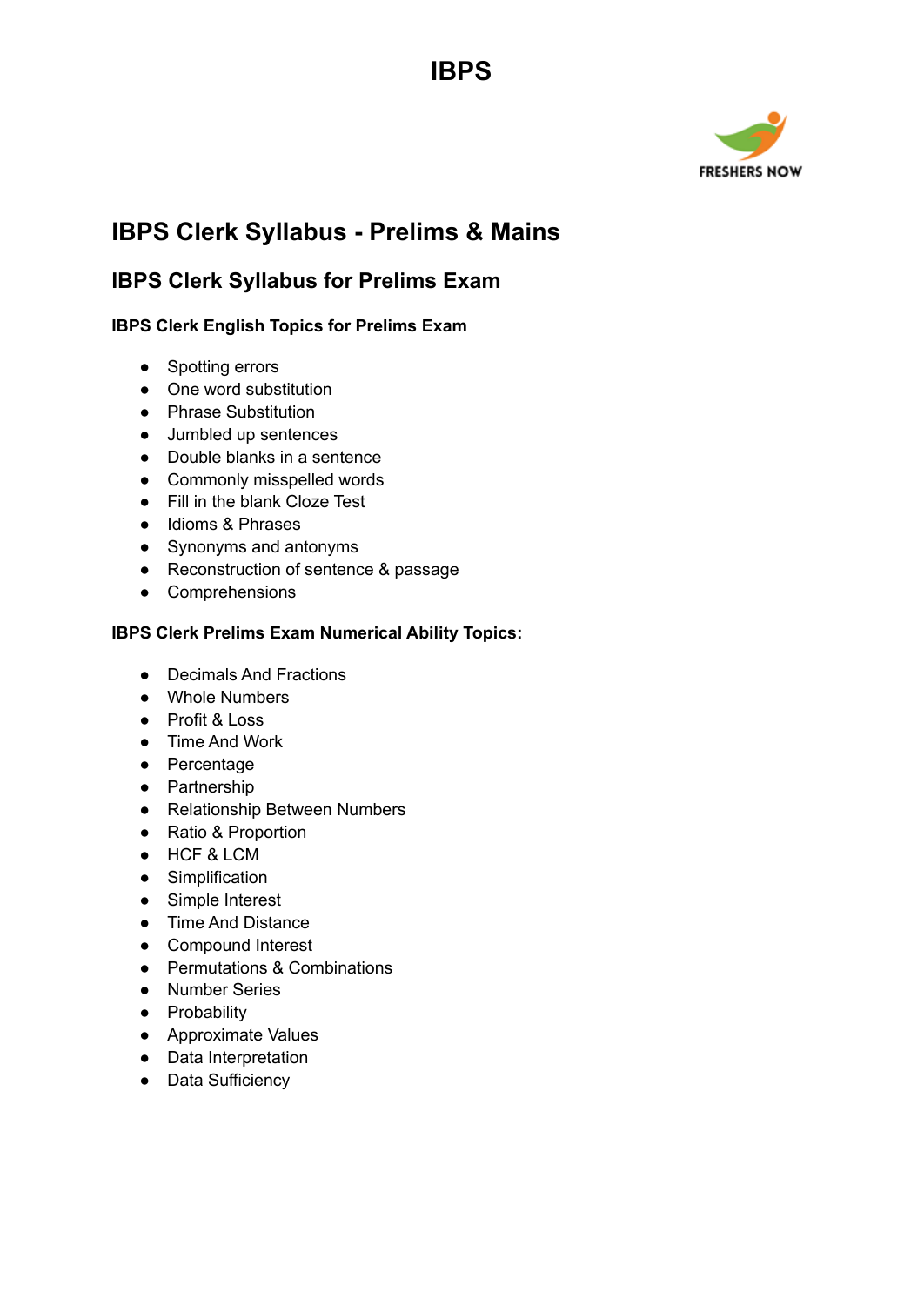

#### **IBPS Clerk Prelims Exam Topics for Reasoning Ability:**

**IBPS**

- Symbols and their relationships
- Analytical functions
- Space Visualisation
- Judgment
- Problem solving
- Relationship concepts
- Differences
- Analysis
- Similarities
- Discrimination
- Arithmetical number series
- Visual memory
- Arithmetical computation
- Decision making
- Verbal and figure classification
- Verbal and non-verbal
- Observation
- Arithmetical reasoning
- Analogies

### **IBPS Clerk Syllabus for Mains Exam**

#### **IBPS Clerk Mains Exam Topics for General Awareness:**

- Indian Financial System
- Abbreviations and Economic terminologies
- History of Indian Banking Industry
- Government Schemes
- Budget Basics and Current Union Budget
- International Organisations/ Financial Institutions
- Capital Market & Money Market

#### **IBPS Clerk Mains Exam English Topics:**

- Vocabulary
- Synonyms
- Antonyms
- Comprehension of a Passage
- General Grammar
- Sentence Completion